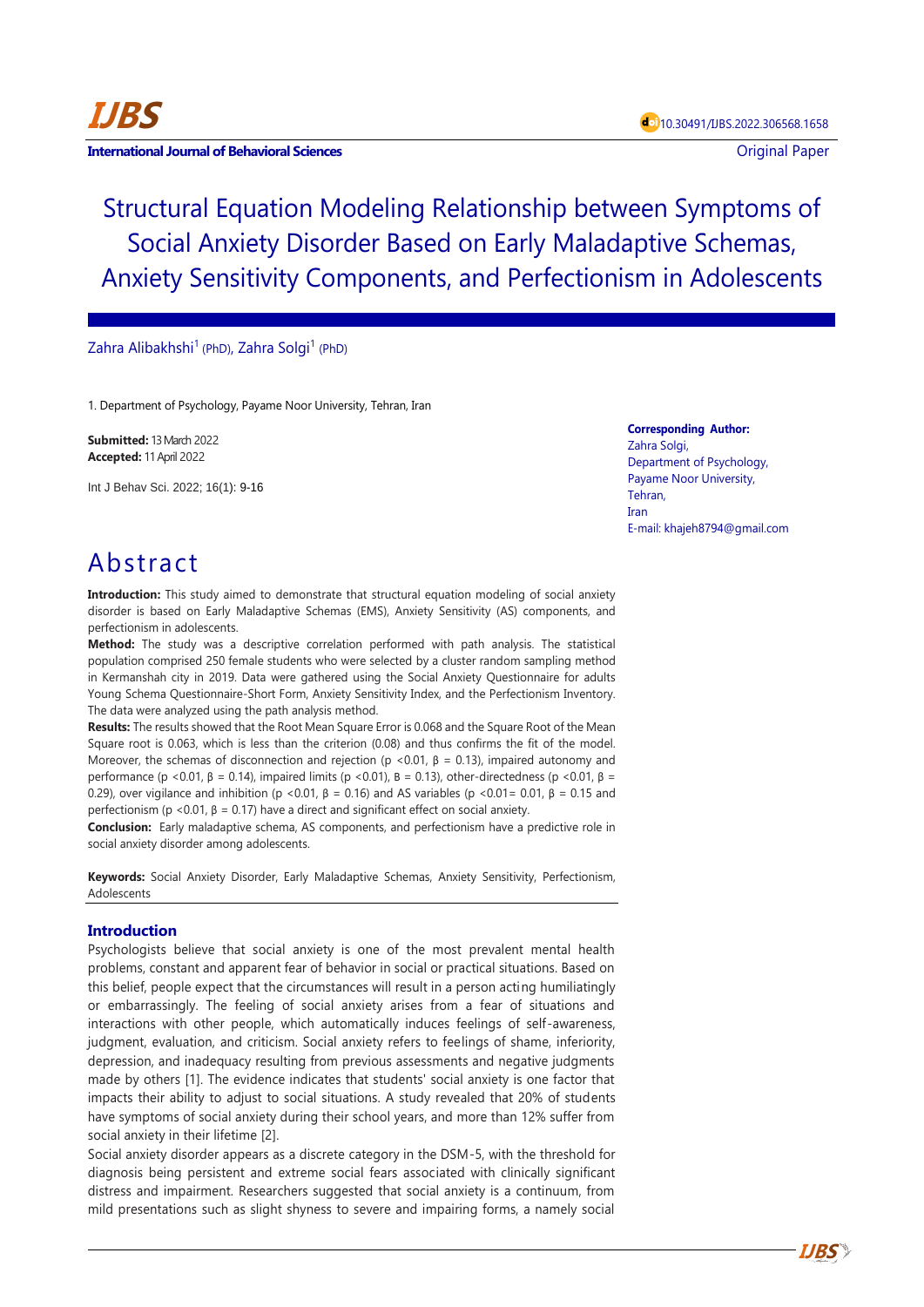anxiety disorder. Social anxiety disorder has an early onset compared to other anxiety disorders, usually developing between eight and 15-year-old [3]. Social anxiety disorder is associated with profound negative consequences and high levels of impairment even when compared to other psychiatric disorders. It actually affects all areas of life. For adolescents, academic attainment is curtailed, with individuals at risk of leaving school early and obtaining poorer qualifications [4]. Amongst a sample of 784 Finnish 13–17-year olds, those with a clinical or subclinical social anxiety disorder had a lower grade point average compared to those with no diagnosis [5, 6]. Social relationships are inevitably particularly challenging for socially anxious adolescents. They report having fewer friends, and the peer and romantic relationships they do have are of poorer quality. They are more likely to be victims of bullying [5, 6].

Clinical and epidemiological studies have established the role of biological, cognitive and social processes in the formation of social anxiety disorder [7]. There is also research supporting the claim that maladaptive schemas (EMS) are stable diathetic entities to psychopathology, not reducible to temporary cognitions accompanying current symptoms. In summary, EMSs have been found to be related to symptomatic distress across a wide range of psychological disorders, and changes in EMSs appear to be related to symptom-relief. In addition, there is evidence to support the claim that schemas are not merely by-products of current pathology, but are rather stable diathetic structures that can lie dormant and be reactivated to cause the recurrence of pathology [8-10]. The development of faulty cognitive structures named EMS is commonly observed in young people, and they have been implicated in provoking anxiety disorders [9]. The EMS may be developed by adolescence, which can predict future depressive and social anxiety symptoms. EMS operates relatively independently of stress levels [10]. The findings highlight schemas related to disconnection/rejection, impaired autonomy/performance, and other-directedness as particularly salient precursors of anxiety symptoms [9].

A growing body of evidence supports the contribution of Anxiety Sensitivities (AS) to anxiety disorders. According to AS, anxiety has many negative physiological, psychological, cognitive, and behavioral consequences [11]. A higher level of AS was associated with a higher anxiety level in the study[12]. It reveals that increased AS, or the fear of anxietyrelated cognitive, social, and physical symptoms misinterpreted as harmful, is linked to substance use disorders [13]. In response to threat-induced hyper arousal, AS, a major risk factor for anxiety disorders, modulates anger. Results indicate that AS reductions mediate later reductions in anger, hostility, verbal aggression, and physical aggression [14].

According to research, Latinas are more likely to experience somatization of mental health symptoms, and AS is directly associated with mental health problems [15]. Researchers found that high AS people who consumed energy drinks exhibited interceptive bias, indicating possible interactions between physical states, interception, and anxiety [16]. Those with low physical activity levels are more likely to suffer from AS [17].

Cognitive models of social anxiety do not directly refer to perfectionism; however, these models emphasize the importance of the discrepancy between standards for performance and one's perceived ability to meet such standards [18]. According to the literature, this discrepancy is identified with perfectionism and relates to the discrepancy associated with perfectionist concerns. Therefore, the measurements used frequently in perfectionism can be indirectly but consistently summed up as their cognitive counterparts in social anxiety theory. According to various cognitive models, perfectionism correlates with social anxiety [3]. Several studies have suggested that social anxiety is correlated with perfectionist behavior [3, 19, 20]. Perfection is defined as having very high standards and expectations for oneself and others, worrying about mistakes and placing a great deal of importance on everything being perfect [21]. There is also a reciprocal relationship in which perfectionism and eating disorders are mediated through anxiety and depression in populations of children and adolescents [22, 23].

Damian et al. [24] found that perfectionistic concerns were positively related to anxiety symptoms in middle-to-late adolescents (16–19 years old). Compared to perfectionistic strivings, perfectionistic concerns predicted longitudinal increases in adolescents' anxiety symptoms. Additionally, identifying and targeting underlying elements could lead to more focused and efficient therapeutic efforts, with more lasting effects. Hence, this study aimed to demonstrate structural equation modeling of social anxiety disorder based on EMS, anxiety sensitivity components, and perfectionism in adolescents.



**Figure 1.** Conceptual Model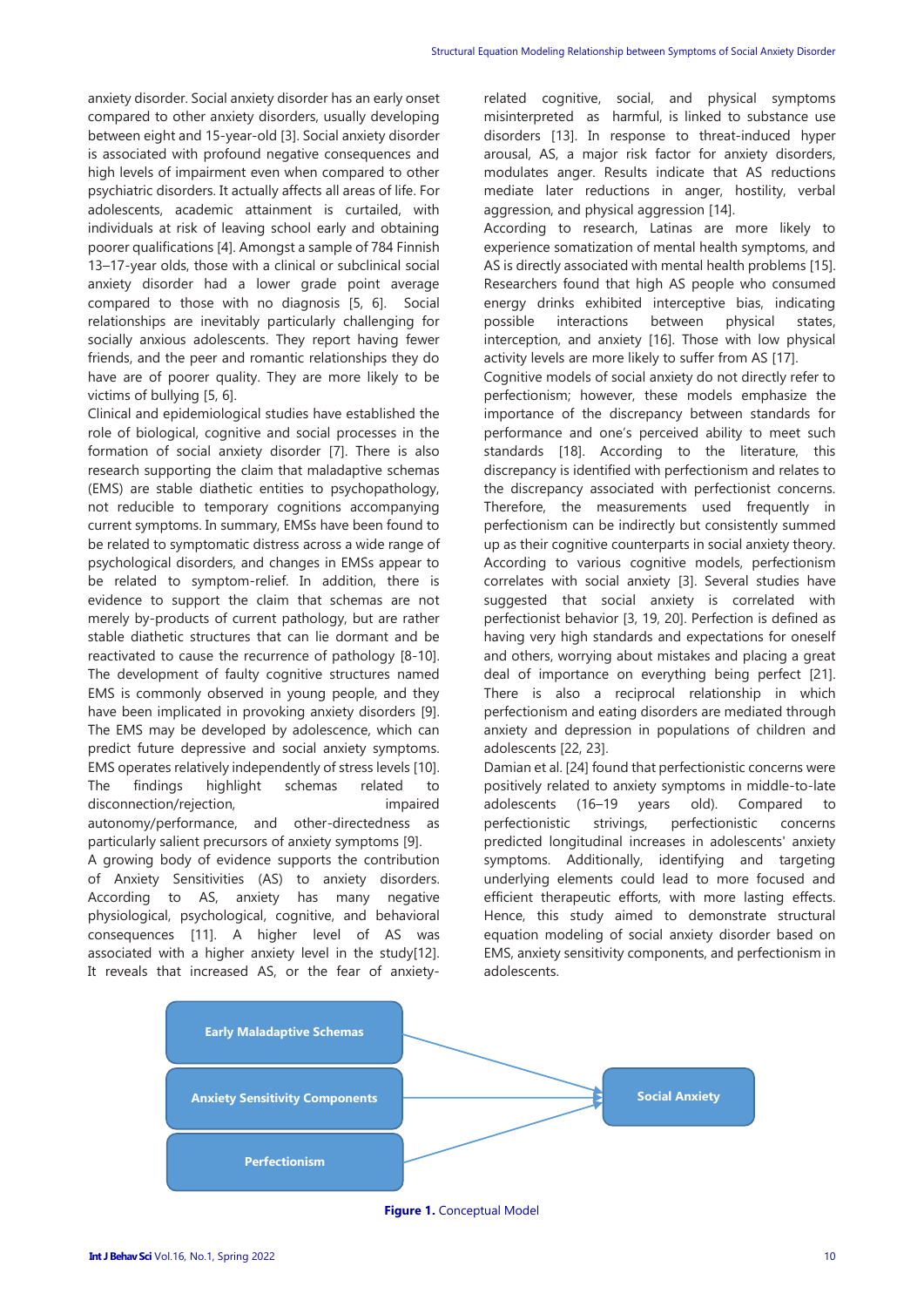## **Method**

The study was a descriptive correlation performed with path analysis. The statistical population comprised 250 female students aged between 16-18 years in Kermanshah city in 2019. The sample size was determined using Morgan's sample size table (n=180 if N>280). To select the participants, after obtaining permissions and coordination with the education departments of the mentioned city, a statistical sample was selected by a cluster random sampling method. To do so, we initially divided the population (regular high schools of city) into smaller regions (clusters). Afterwards, from each region, one of the existing schools was randomly selected and ultimately, from each school, students were randomly selected. They were asked to fill in the research questionnaires.

In this study, completing the questionnaires for students took 60 to 90 min. The inclusion criteria were included consent to participate in research, and the age range of between 16-18 years. The exclusion criteria included failure to completely answer all the questions. A total of 148 questionnaires were analyzed following the elimination of incomplete questionnaires. The willingness to participate in the research, information confidentiality (confidentiality principle), and observance of participants' rights were the ethical considerations of the research.

The path analysis method was conducted by using Amos18 software to evaluate the research model. Before using path analysis, the data set's outliers were analyzed with box diagrams, and multivariate outlier data were analyzed using Mahalanobis statistics and were excluded from the data set. A skewness and kurtosis calculation was performed on the variable scores using SPSS 26 software, and all values were less than 1%. The normality of the data was checked using the Kolmogorov-Smirnov test. The results showed that the distribution of scores in all four model variables is normal ( $p \le 0.05$ ). The alignment hypothesis between the variables was investigated using tolerance statistics and variance inflation factor. Results showed that none of the tolerance statistics values were less than the allowable limit of 0.1 and none of the variance inflation factor values exceeded the acceptable limit of ten.

**The Social Anxiety Questionnaire for Adults (SAQ-A30):** Caballo et al. developed this test which is divided into five components: 1) Speaking in public/talking with authority figures, 2) Interaction with people of the opposite sex, 3) Expressing displeasure, 4) Criticism and embarrassment, and 5) Interactions with strangers. There are six dimensions and each item is rated on a Likert scale of 1 (Not at all or very slight) to 5 (Very high or extremely high) levels of unease, stress, or nervousness [25]. Internal consistency was 0.91 and concurrent validity (paired with LSAS-SR) was 0.66. Significant differences were found between males and females, but there was scarce difference between the studied regions and subjects [25]. Cronbach's alpha for this questionnaire was 0.92 in Iran [26].

**Young Schema Questionnaire-Short Form (YSQ-S3):** The YSQ-S3 questionnaire has been developed by Young [27]. This scale is a 90 item self-report inventory comprised of 18 separate schemas. Domains of these schemas include the following: 1. Disconnection and Rejection, 2. Impaired Autonomy and Performance, 3. Impaired Limits, 4. Other-Directedness, and 5. Over vigilance and Inhibition. The responses are rated from 1 ("completely untrue of me") to 6 ("describes me perfectly"), with higher ratings reflecting stronger endorsement of beliefs tied to specific EMS (for example, "I don't fit in"). The validity of this questionnaire using Cronbach's alpha method was 0.964 for the whole test and higher than 0.80 for all subscales [27]. Coefficient alpha of .94 was observed for the YSQ-S3 domain, with alphas ranging from .86 (emotional deprivation) to .89 (defectiveness/shame) at the subscale level [28].

**Anxiety Sensitivity Index (ASI):** The Anxiety Sensitivity Questionnaire (ASI) is a 16-item self-report questionnaire. This questionnaire was developed by Reese and Patterson in 1985 [29]. Participants answer a list of questions on a 5-point Likert scale indicating whether they perceive anxiety sensations as causing embarrassment, illness, or additional anxiety. A high Cronbach's alpha of 0.88. and a high test-retest reliability of 0.75, for the ASI proves the instrument's high internal consistency. Cronbach's alpha coefficients for the whole scale and for the physical, cognitive, and social concerns factors were 0.90, 0.74, 0.79, and 0.78, respectively [30].

**Perfectionism Inventory (PI):** The PI is a 59-item measure used to test the multidimensional facets of perfectionism, which has been developed by Hill et al. [31]. PI assesses perfectionism as an eightdimensional construct composed of Concern over Mistakes (CM), High Standards for Others (HSO), Need for Approval (NA), Organization (O), Perceived Parental Pressure (PPP), Planfulness (P), Rumination (R), and Striving for Excellence (SE). The scores are based on a 5-point scale (1 = strongly disagree to 5 = strongly agree). Hill et al. [31] have reported that the internal consistency is high, ranging from .83 to .91 for all of the subscales. The scale consists of six subscales: CM, which measures negative reactions to mistakes, PS, which reflects the setting of high standards, PE, which measures perceived parental expectations of excellence, PC, which assess levels of parental criticism, D, which indicates a person's self-doubt accomplishments, and O, which assesses the importance of orderliness. The total score is made up of the score of all subscales excluding O. Good internal reliability has been reported: F-MPS total= 0.90: CM=0.88; PS=83; PE=0.84; D=0.77; PC=0.84; and O=0.93 [32].

## **Results**

In this study, 250 female students with anxiety disorders participated, the highest number of 90 (34.2) of whom were in Grade 11th and the lowest Grade was Grade 10. The minimum age was 16 years (27.2) and the maximum age was 17 (37.6).

Table 1 provides demographic information about the members of the study sample, including age and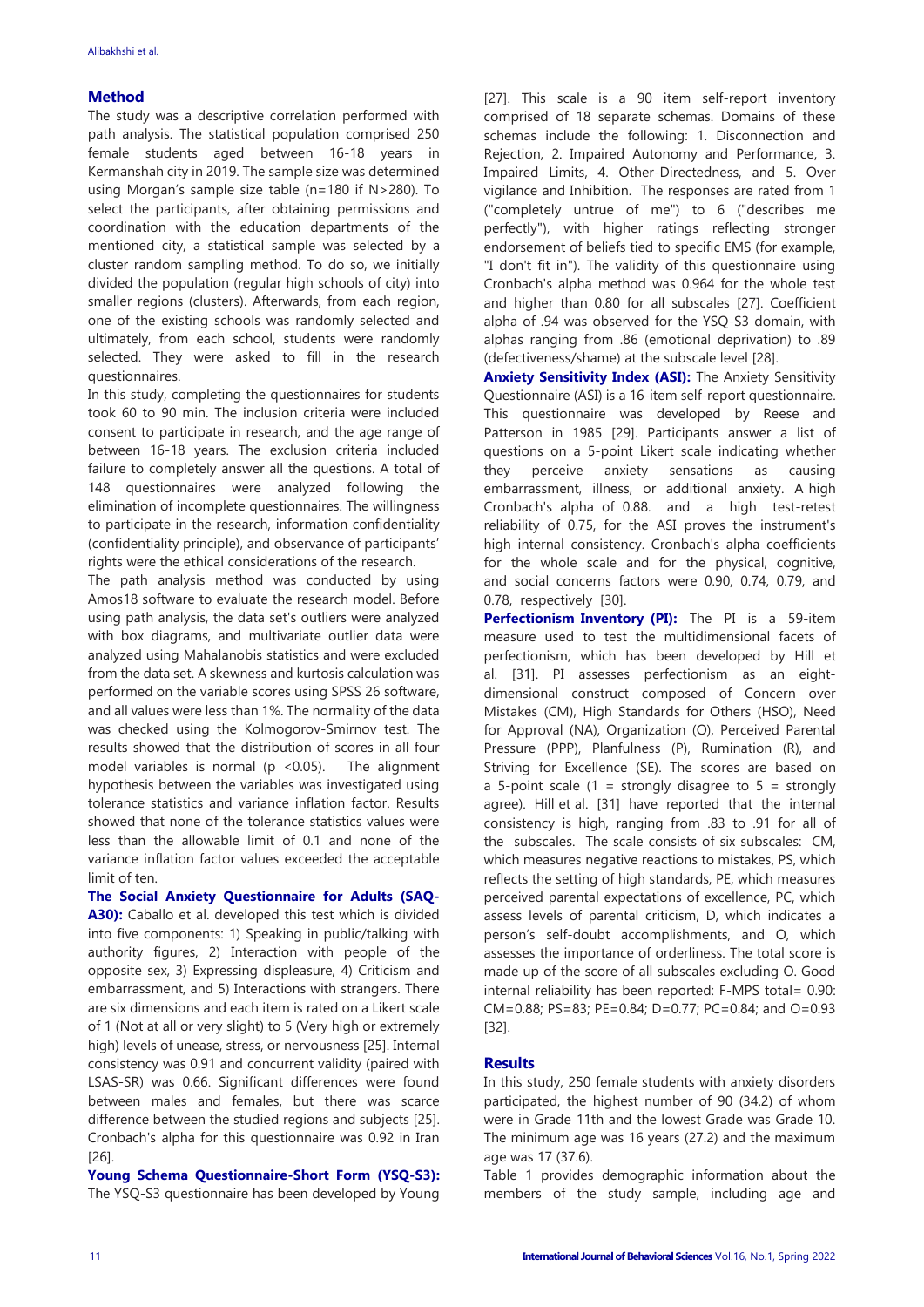|       | <b>Table 1:</b> Bernographic Imprimation of Research Sample Members |    |          |
|-------|---------------------------------------------------------------------|----|----------|
|       |                                                                     |    | Perrcent |
|       | 16 years                                                            | 68 | 27.2     |
| Age   | 17 years                                                            | 94 | 37.6     |
|       | 18 years                                                            | 88 | 35.2     |
|       | 10th                                                                | 75 | 30       |
| Grade | 11th                                                                | 90 | 34.2     |
|       | 12th                                                                | 85 | 35.      |

**Table 1.** Demographic Information of Research Sample Members

#### educational background.

Table 2 provides descriptive information about mean and standard deviation along with correlation coefficients between research variables. As shown, the correlation coefficients between EMS, AS, and perfectionism with social anxiety are positive and significant at the alpha level of 0.01. The positive coefficients obtained indicate a direct relationship between EMS, AS, and perfectionism with social anxiety.

To study the structural equation model, one of the most important assumptions in the model is the number of factors used in the model. Supported by the ultimate SEM model, structural equation modeling involves a family of multivariate statistical methods that simultaneously investigate the relationships between apparent and hidden variables or indirectly through the measured variables.

After examining the assumptions and ensuring their validity, path analysis was used to evaluate the model under study. The studied model along with the indicators related to the model fit are presented below.

| <b>Table 2.</b> Mean, SD and Correlation between Research Variables |        |       |          |          |          |                 |          |          |          |   |
|---------------------------------------------------------------------|--------|-------|----------|----------|----------|-----------------|----------|----------|----------|---|
|                                                                     | Mean   | SD    |          | 2        | 3        | 4               | 5.       | 6        | 7        | 8 |
| 1- Disconnection and<br>Rejection                                   | 51.62  | 9.64  |          |          |          |                 |          |          |          |   |
| 2- Impaired Autonomy and<br>Performance                             | 38.36  | 5.63  | $0.24**$ |          |          |                 |          |          |          |   |
| 3- Impaired Limits                                                  | 27.36  | 3.13  | $0.48**$ | $0.28**$ |          |                 |          |          |          |   |
| 4- Other-Directedness                                               | 29.32  | 3.12  | $0.57**$ | $0.14**$ | $0.51**$ |                 |          |          |          |   |
| 5- Over vigilance and<br>Inhibition                                 | 31.12  | 6.72  | $0.17**$ | $0.33**$ | $0.23**$ | $0.10*$         |          |          |          |   |
| 6-Anxiety Sensitivity                                               | 32.82  | 6.31  | $0.54**$ | $0.22**$ | $0.54**$ | $0.58**$ 0.26** |          |          |          |   |
| 7-Perfectionism                                                     | 142.55 | 12.58 | $0.58**$ | $0.38**$ | $0.58**$ | $0.58**$        | $0.28**$ | $0.63**$ |          |   |
| 8-Social Anxiety                                                    | 79.11  | 9.50  | $0.51**$ | $0.33**$ | $0.50**$ | $0.55**$        | $0.32**$ | $0.54**$ | $0.58**$ | 1 |

\*\*. Correlation is significant at the 0.01 level.

\*. Correlation is significant at the 0.05 level.



**Figure 2.** Standard coefficients of the proposed model to investigate the relationship between EMS, AS and perfectionism with social anxiety.

Table 2 presents the model fit indices. The RMSEA is 0.06 and the SRMR is 0.06, which is less than the criterion (0.08) and thus confirms the fit of the model. The IFI, CFI, GFI and

NFI indices are also larger than the desired criterion (0.9). The obtained coefficients indicate the optimal fit of the model.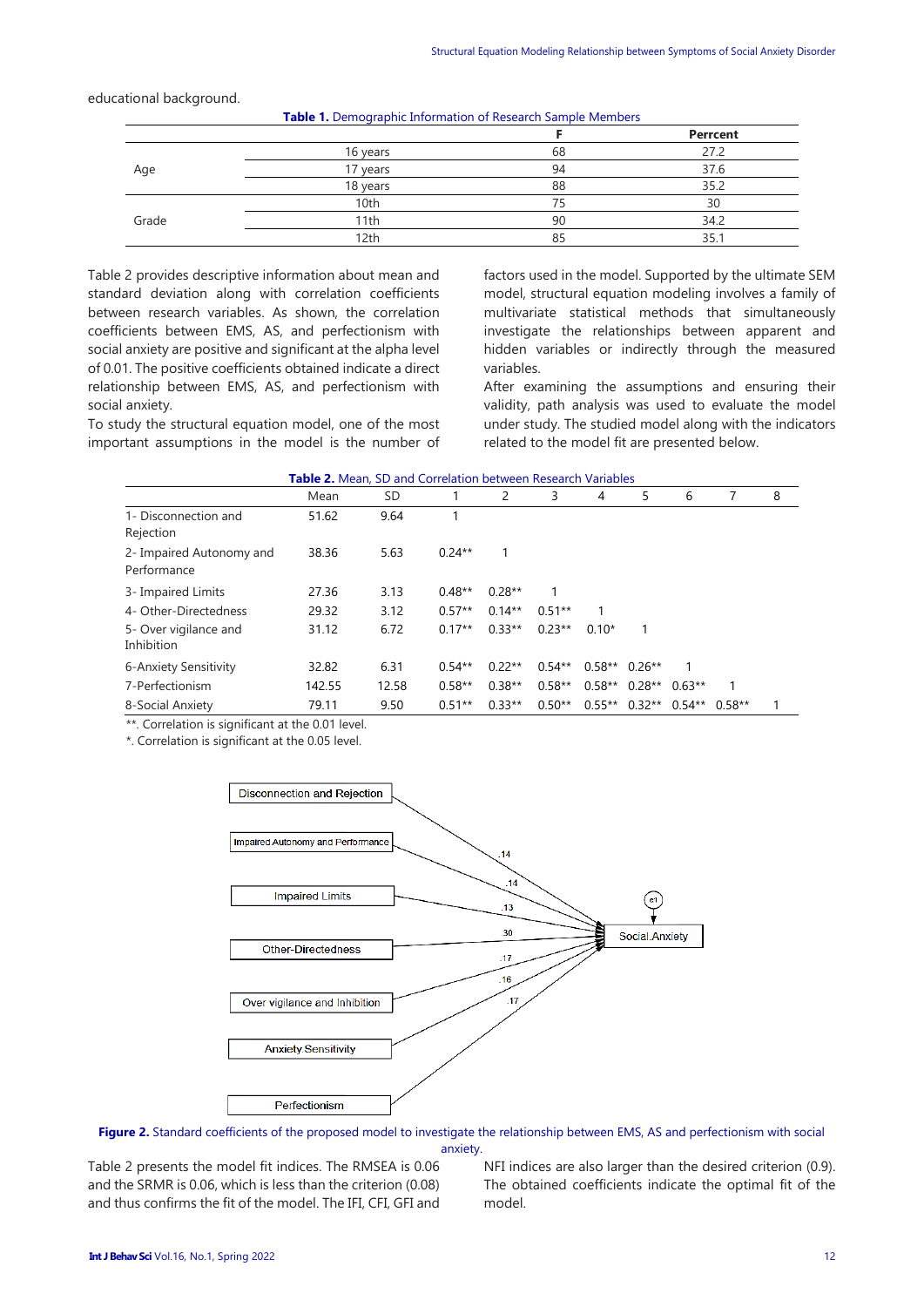The results of Table 3 show that the schemas of disconnection and rejection ( $p$  <0.01,  $β$  = 0.13), impaired autonomy and performance ( $p$  <0.01,  $β$  = 0.14), impaired limits (p <0.01).,  $B = 0.13$ ), other-directedness (p <0.01,  $\beta$  = 0.29), over vigilance and inhibition (p <0.01, β = 0.16) and AS variables ( $p \le 0.01 = 0.01$ ,  $\beta = 0.15$  and perfectionism (p <0.01,  $\beta$  = 0.17) have a direct and significant effect on social anxiety.

|                                      |            |               | <b>Table 2. Model Fit Indices</b>                         |            |      |             |
|--------------------------------------|------------|---------------|-----------------------------------------------------------|------------|------|-------------|
| <b>Goodness of Fit Index</b>         | <b>GFI</b> |               | <b>NFI</b><br><b>RMSEA</b>                                | <b>CFI</b> | IFI  | <b>SRMR</b> |
| Acceptable domain                    | >0.9       | >0.9          | < 0.08                                                    | >0.9       | >0.9 | &0.08       |
| Observed value                       | 0.92       |               | 0.910<br>0.06                                             | 0.91       | 0.91 | 0.06        |
|                                      |            |               | <b>Table 3.</b> Direct Effects between Research Variables |            |      |             |
| Path                                 |            |               |                                                           | β          |      | P           |
| 1- Disconnection and Rejection       |            | $\rightarrow$ | Social Anxiety                                            | 0.13       | 3.00 | 0.003       |
| 2- Impaired Autonomy and Performance |            | $\rightarrow$ | Social Anxiety                                            | 0.14       | 3.14 | 0.002       |
| 3- Impaired Limits                   |            | $\rightarrow$ | Social Anxiety                                            | 0.13       | 2.90 | 0.004       |
| 4- Other-Directedness                |            | →             | Social Anxiety                                            | 0.29       | 6.55 | 0.001       |
| 5- Over vigilance and Inhibition     |            | $\rightarrow$ | Social Anxiety                                            | 0.16       | 3.64 | 0.001       |
| <b>Anxiety Sensitivity</b>           |            | $\rightarrow$ | Social Anxiety                                            | 0.15       | 3.39 | 0.001       |
| Perfectionism                        |            | $\rightarrow$ | Social Anxiety                                            | 0.17       | 3.81 | 0.001       |

# **Discussion**

The present study examined whether EMS, AS components, and perfectionism contribute to the symptoms of social anxiety disorder in a sample of nonclinical adults, and if these factors may represent potential pathways. Calvete et al. [10] found that five maladaptive schema domains were significantly associated with social anxiety [10]. The results of this study are consistent with those of previous research, which has found that EMS are associated with anxious behavior [8, 33].

According to current literature, there was a direct and indirect relationship between maladaptive cognitive schemas and social anxiety. Previous research has confirmed the findings of this study [33-36]. An investigation by Calvete et al. [37] examined the influence of anxious automatic thoughts on social anxiety symptoms in 1052 non-clinical adolescents on the relationship between schemas and future manifestations of anxiety. These results indicated that schemas predicted surface-level anxious thoughts, which then perpetuated the schemas[37]. A bidirectional relationship existed between disconnection and rejection, as well as beliefs regarding self-concept [38-40]. Therefore, schemas associated with other-directedness play a critical role in the development and maintenance of social anxiety. These studies support the theory that people with social anxiety exhibit more EMSs, such as a sense of feeling of being disconnected and rejected [41].

Furthermore, social anxiety and AS were significantly correlated. The results indicate that the severity of anxiety symptoms and AS are separate constructs. Similar to previous studies [38-40], the results of our study support the idea that AS can be viewed as a more general psychological construct that is related to the severity of anxiety symptoms [39]. AS appears to be related to anxiety and mood primarily through cognitive aspects but post hoc analyses found that a combination of physical and social-cognitive AS factors were associated with higher levels of anxiety symptoms, which coincides with a meta-analysis linking all AS factors to suicidal ideation [42]. It means that AS may become a factor during treatment. Among Wald's subjects with obsessivecompulsive disorders, social anxiety, general anxiety, and high sensitivity to anxiety-related symptoms is modulated by images and in vivo exposures [41].

The diagnosis of AS can cause a reluctance to participate in exposure exercises, preventing patients from achieving optimum therapeutic gains. Therapists should identify and address problems of this kind so that their treatments are effective. A study by Watt et al. [43] and Schmidt et al. [44] demonstrated that therapeutic interventions which have focused on AS can be effective. In summary, reducing someone's AS level may have another advantage in that it will reduce the likelihood of future anxiety psychopathology or anxiety disorders, as well as the possibility of other Axis I conditions [44]. Elevated AS can motivate perfectionists to seek perfection, in contrast to more realistic levels of achievement where reasonable degrees of failure are tolerated. The result is that increased anxiety tolerance might help you accept mistakes easier and focus on achieving realistic goals [45- 47].

A structural model revealed a positive relationship between evaluative concerns and perfectionism. The findings of this study corroborate those of previous studies [3, 19, 20], which have suggested that perfectionism and social anxiety are positively related. The results of Limburg et al.'s [47] study partially replicates longitudinal findings showing that perfectionistic concerns are positively related to social anxiety. Limburg et al. [47] found that social anxiety negatively correlates with the perfectionistic striving, contrary to previous studies that found a correlation between perfectionistic striving and social anxiety. Further longitudinal studies in this area are urged as a result of the contrary findings [48, 49]. Most studies covering this topic employed a threewave longitudinal study examining the relationship between perfectionist concerns, perfectionism, and anxiety symptoms in adolescents [3]. Damian et al. [24] investigated anxiety symptoms in general (including social anxiety, panic, separation anxiety, and school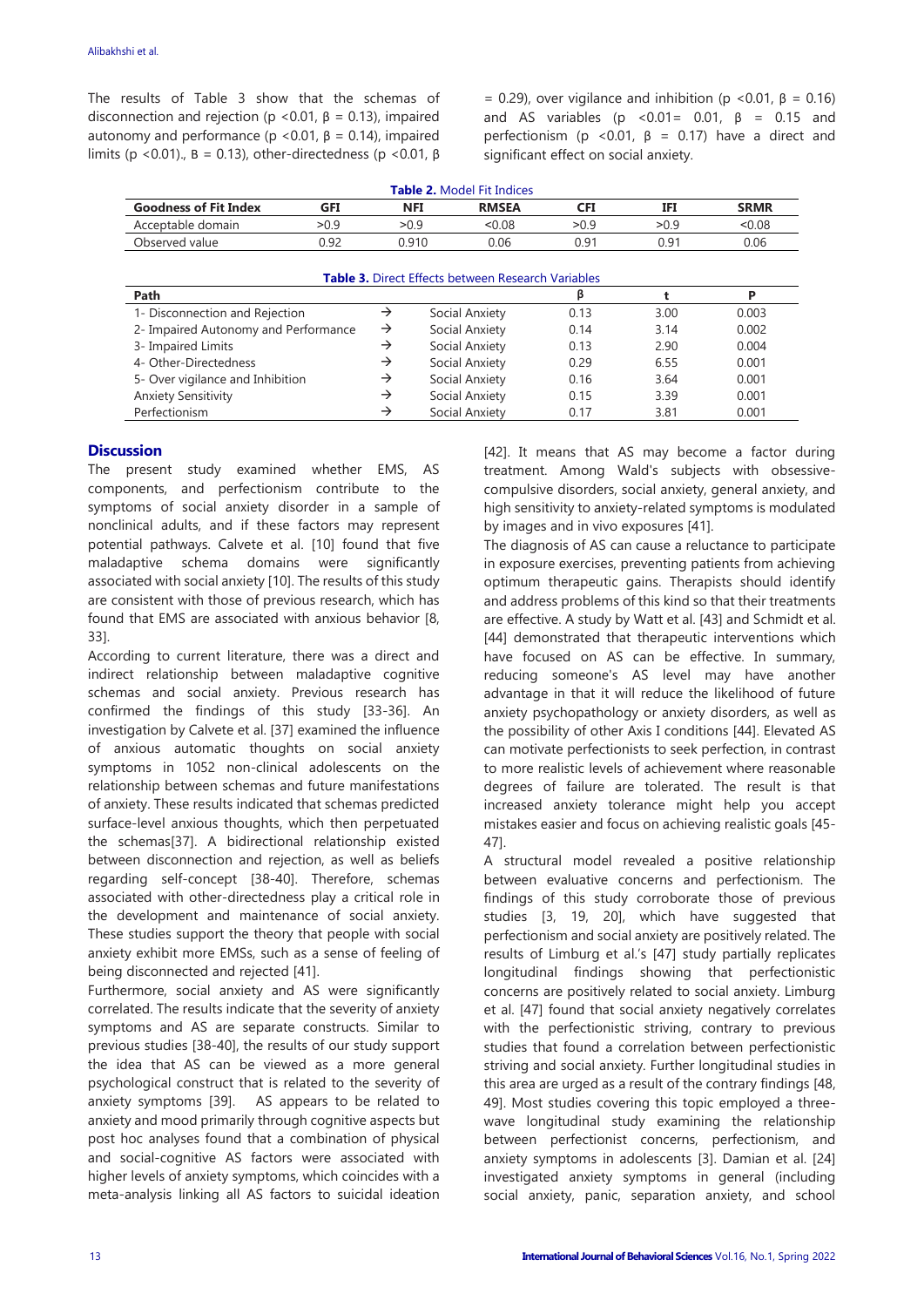anxiety) and not just social anxiety and revealed that perfectionist concerns contribute to social anxiety. However, Levinson and Rodebaugh [49] also provided preliminary evidence of a relationship between social anxiety and perfectionism dimensions. People with social anxiety often grow up in an environment that is not supportive and loving, they feel socially disadvantaged, they are afraid of being abandoned by others, or they feel isolated or different from the rest of the world. Cutout/exclusion domain schema is very important in creating and perpetuating social anxiety. It can predict the subsequent changes in social anxiety syndrome over time, and therefore it seems that schemas in this area deserve the most attention in relation to social anxiety. Schemas in this area arise in families that are callous, harassing, harsh, and abusive. Dissatisfaction with needs such as security and empathy, which predicts communication and exclusion schemas, plays an effective role in creating avoidance [50].

The experience of loneliness, isolation and rejection in the individual leads to the consequence that the individual, without receiving love and control from the family, feels abandoned and suspended, loses his sense of worth and does not find a safe haven for critical times. Therefore, behavioral inhibition indicates that this is a predictor of his anxiety. Hence, the existence of this schema causes one to try to avoid social situations. Accordingly, these people seek to satisfy their unmet needs and experience great anxiety about not being able to meet these needs. These people are emotionally unstable and unpredictable, unreliable and irregular. Therefore, a person who has such a schema in his mind is prone to anxiety [51].

There are a few limitations in this study that deserve attention. In the first part of our study, we examined variables among high school students. Therefore, these results are specific to this group. Future research should take socioeconomic background into account. Furthermore, because the data were gathered using selfreport questionnaires, there is a possibility that participants' answers may have been influenced by social desirability. Additionally, the study is cross-sectional and does not provide conclusive evidence of the association between interpretation and anxiety in childhood; extended longitudinal and experimental studies are needed. Researchers at mental health centers and counselors at schools may find this report helpful. Psychologists and counselors can minimize social anxiety in students by identifying and minimizing EMS, anxietyrelated components, and perfectionism.

## **Conclusion**

In general, it can be said that according to studies, social anxiety plays a very important role in adolescents' mental health. The results of this study showed that the dimensions of the initial schemas, which have their roots in the early development of adolescents, become incompatible schemas. The results showed that the schemas of disconnection and rejection, impaired autonomy and performance, impaired limits, otherdirectedness, over vigilance and inhibition, and AS variables, and perfectionism have a direct and significant effect on social anxiety.

# **Conflicts of interest**

The authors report no conflicts of interest in this study.

## **Ethical Approval**

This article took into account all ethical principles. Researchers informed the participants of the study's objectives. Participants were also assured that their information would remain confidential.

## **Acknowledgment**

The authors would like to extend their sincere thanks to all those who contributed to this study.

### **References**

- 1. Varmazyar, A., B. Makvandi, and N. Seraj Khorrami, Effectiveness of Schema Therapy in Social Anxiety, Rumination, and Psychological Well-Being among Depressed Patients Referred to Health Centers in Abadan, Iran. Razavi International Journal of Medicine, 2021. 9(1): p. 32-39. [https://doi.org/10.30483/RIJM.2021.254157.1012](https://doi.org/10.1016/j.paid.2016.10.057)
- Raymond, K.P., Mindfulness, Self-Compassion and Threat Related Attentional Bias: Implications for Social Anxiety and Loneliness in Late Adolescent College Students. 2018, Syracuse University. [https://surface.syr.edu/etd/870?utm\\_source=surface.syr.edu%2](https://surface.syr.edu/etd/870?utm_source=surface.syr.edu%2Fetd%2F870&utm_medium=PDF&utm_campaign=PDFCoverPages)

[Fetd%2F870&utm\\_medium=PDF&utm\\_campaign=PDFCover](https://surface.syr.edu/etd/870?utm_source=surface.syr.edu%2Fetd%2F870&utm_medium=PDF&utm_campaign=PDFCoverPages) [Pages](https://surface.syr.edu/etd/870?utm_source=surface.syr.edu%2Fetd%2F870&utm_medium=PDF&utm_campaign=PDFCoverPages)

- 3. Newby, J., et al., Neuroticism and perfectionism as predictors of social anxiety. Personality and Individual Differences, 2 017. 106: p. 263-267.<https://doi.org/10.1016/j.paid.2016.10.057>
- 4. Vilaplana-Pérez, A., et al., Much more than just shyness: the impact of social anxiety disorder on educational performance across the lifespan. Psychological medicine, 2021. 51(5): p. 861- 869. <https://doi.org/10.1017/S0033291719003908>
- 5. Leigh, E. and D.M. Clark, Understanding social anxiety disorder in adolescents and improving treatment outcomes: Applying the cognitive model of Clark and Wells (1995). Clinical child and family psychology review, 2018. 21(3): p. 388-414. <https://doi.org/10.1007/s10567-018-0258-5>
- 6. Acquah, E.O., et al., Adolescent loneliness and social anxiety as predictors of bullying victimisation. International Journal of Adolescence and Youth, 2016. 21(3): p. 320-331. <https://doi.org/10.1080/02673843.2015.1083449>
- 7. Naderzadeh, H., et al., A structural equation model of relationship between Social Anxiety symptoms, Early Maladaptive schemas and Cognitive Distortions in Adolescents. Journal of Research in Psychological Health, 2019. 13(1): p. 40- 57[. https://doi.org/10.52547/rph.13.1.40](https://doi.org/10.1016/j.paid.2016.10.057)
- 8. Gewelt, S.E., Early Maladaptive Schemas in Anxiety Disorders-An Investigation of Schemas' Relation to Symptoms in a Complex Sample. 2017. [https://www.duo.uio.no/bitstream/handle/10852/56266/Cand](https://www.duo.uio.no/bitstream/handle/10852/56266/Cand-psychol-thesis-Silje-Engedal-Gewelt.pdf?sequence=17)[psychol-thesis-Silje-Engedal-Gewelt.pdf?sequence=17](https://www.duo.uio.no/bitstream/handle/10852/56266/Cand-psychol-thesis-Silje-Engedal-Gewelt.pdf?sequence=17)
- 9. Afshari, A., Predicting Social Intimacy by Early Maladaptive Schemas and Attachment Styles. International Journal of Behavioral Sciences, 2017. 11(2): p. 61-66. [http://www.behavsci.ir/article\\_67974\\_9a89d089f3a4c971433af](http://www.behavsci.ir/article_67974_9a89d089f3a4c971433afdff8f5244a9.pdf) [dff8f5244a9.pdf](http://www.behavsci.ir/article_67974_9a89d089f3a4c971433afdff8f5244a9.pdf)
- 10. Calvete, E., I. Orue, and B.L. Hankin, A longitudinal test of the vulnerability-stress model with early maladaptive schemas for depressive and social anxiety symptoms in adolescents. Journal of Psychopathology and Behavioral Assessment, 2015. 37(1): p. 85-99[. https://doi.org/10.1007/s10862-014-9438-x](https://doi.org/10.1016/j.paid.2016.10.057)
- 11. Brooke, C.M. and R.C. Intrieri, The influence of anxiety sensitivity, & personality on social anxiety symptoms. Current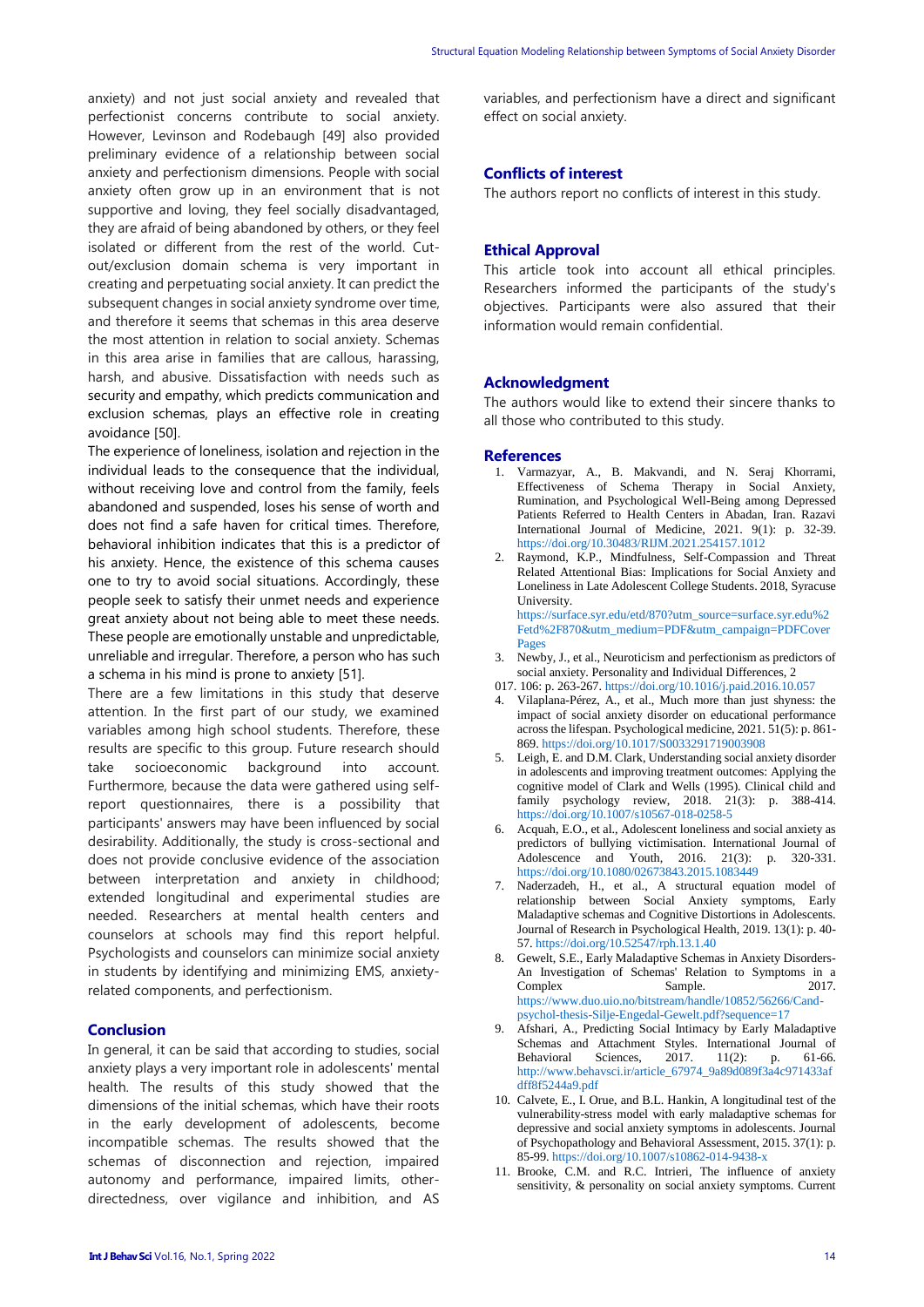Psychology, 2021: p. 1-12. [https://doi.org/10.1007/s12144-021-](https://doi.org/10.1007/s12144-021-02238-w) [02238-w](https://doi.org/10.1007/s12144-021-02238-w)

- 12. Warren, A.M., et al., Anxiety sensitivity, COVID-19 fear, and mental health: results from a United States population sample. Cognitive Behaviour Therapy, 2021. 50(3): p. 204-216. <https://doi.org/10.1080/16506073.2021.1874505>
- 13. Stathopoulou, G., et al., Does anxiety sensitivity predict addiction severity in opioid use disorder? Addictive Behaviors, 2021. 112: p. 106644. <https://doi.org/1016/j.addbeh.2020.106644>
- 14. Thompson, J.S. and N.B. Schmidt, The role of anxiety sensitivity in anger symptomatology: Results from a randomized controlled trial. Journal of Anxiety Disorders, 2021. 83: p. 102462. <https://doi.org/10.1016/j.janxdis.2021.102462>
- 15. Rogers, A.H., et al., COVID-19 and Anxiety Sensitivity Across Two Studies in Argentina: Associations with COVID-19 Worry, Symptom Severity, Anxiety, and Functional Impairment. Cognitive Therapy and Research, 2021: p. 1-11. <https://doi.org/10.1007/s10608-020-10194-1>
- 16. Raines, A.M., et al., Anxiety sensitivity and substance use: Differential levels across individuals primarily using opioids, cannabis, or stimulants. Addictive Behaviors, 2021. 116: p. 106791[. https://doi.org/10.1016/j.addbeh.2020.106791](https://doi.org/10.1016/j.addbeh.2020.106791)
- 17. Mai-Lippold, S.A., et al., A pilot study on the effect of an energy drink on interoception in high vs. low anxiety sensitivity individuals. European Journal of Health Psychology, 2021. [https://doi.org/10.1027/2512-8442/A000061](https://doi.org/10.1016/j.paid.2016.10.057)
- 18. Lanoye, A., et al., Pilot randomized clinical trial targeting anxiety sensitivity: effects on physical activity. Cognitive Behaviour Therapy, 2021: p. 1-15. Behaviour Therapy, 2021: p. 1-15. <https://doi.org/10.1080/16506073.2021.1954082>
- 19. Heimberg, R.G., F.A. Brozovich, and R.M. Rapee, A cognitive behavioral model of social anxiety disorder: Update and extension, in Social anxiety. 2010, Elsevier. p. 395-422. [https://doi.org/10.1016/s0005-7967\(97\)00022-3](https://doi.org/10.1016/j.paid.2016.10.057)
- 20. Abdollahi, A., et al., Perfectionism and test anxiety among highschool students: The moderating role of academic hardiness.<br>Current Psychology. 2018. 37(3): p. 632-639. Current Psychology,  $2018$ ,  $37(3)$ ; p. <https://doi.org/10.1007/s12144-016-9550-z>
- 21. Abdollahi, A., The Association of Rumination and Perfectionism to social anxiety. Psychiatry, 2019. 82(4): p. 345-353. https://doi.org/ [10.1080/00332747.2019.1608783](https://doi.org/%2010.1080/00332747.2019.1608783)
- 22. Sarmiento, C. and C. Lau, Diagnostic and Statistical Manual of Mental Disorders: DSM‐ 5. The Wiley Encyclopedia of Personality and Individual Differences: Personality Processes and Individual Differences, 2020: p. 125-129[. https://doi.org/](https://doi.org/10.1016/j.paid.2016.10.057) [10.1002/9781118970843.ch198](https://doi.org/10.1002/9781118970843.ch198)
- 23. Drieberg, H., et al., An examination of direct, indirect and reciprocal relationships between perfectionism, eating disorder symptoms, anxiety, and depression in children and adolescents with eating disorders. Eating behaviors, 2019. 32: p. 53-59. <https://doi.org/10.1016/j.eatbeh.2018.12.002>
- 24. Damian, L.E., et al., Perfectionistic concerns predict increases in adolescents' anxiety symptoms: A three-wave longitudinal study. Anxiety, Stress, & Coping, 2017. 30(5): p. 551-561. [https://doi.org/](https://doi.org/10.1016/j.paid.2016.10.057) [10.1080/10615806.2016.1271877](http://dx.doi.org/10.1080/10615806.2016.1271877)
- 25. Caballo, V.E., et al., Validation of the Social Anxiety Questionnaire for Adults (SAQ-A30) with Spanish university students: similarities and differences among degree subjects and regions. Behav Psychol, 2010. 18(1): p. 5-34. [https://www.behavioralpsycho.com](https://www.behavioralpsycho.com/)
- 26. Tavoli, A., et al., Validity and reliability of the farsi version of social interaction anxiety scale (sias). Iranian Journal of Psychology 2012 Psychiatry & Clinical Psychology, 18(3).<http://ijpcp.iums.ac.ir/article-1-1888-en.html>
- 27. Young, J., Schema therapy for borderline and narcissistic personality disorders. Pittsfield, MA: New England Educational Institute, 2003. 30. [https://doi.org/](https://doi.org/10.1016/j.paid.2016.10.057) [10.1371/journal.pone.0206039](https://dx.doi.org/10.1371%2Fjournal.pone.0206039)
- 28. Sadoughi, Z., et al., Factor analysis of the young schema questionnaire-short form in a nonclinical Iranian sample. 2008. <http://ijpcp.iums.ac.ir/article-1-474-en.html>
- 29. Taylor, S., et al., Robust dimensions of anxiety sensitivity: development and initial validation of the Anxiety Sensitivity Index-3. Psychological assessment, 2007. 19(2): p. 176. https://doi.org/ [10.1037/1040-3590.19.2.176](https://doi.org/%2010.1037/1040-3590.19.2.176)
- 30. Foroughi, A.A., et al., Psychometric properties of the Iranian version of the Anxiety Sensitivity Index-3 (ASI-3). Trends in

psychiatry and psychotherapy, 2019. 41: p. 254-261. https://doi.org/ [10.1590/2237-6089-2018-0078](https://doi.org/%2010.1590/2237-6089-2018-0078)

- 31. Hill, R.W., et al., A new measure of perfectionism: The Perfectionism Inventory. Journal of personality assessment,<br>2004.  $82(1)$ : p.  $80-91$ . https://doi.org/ 2004. 82(1): p. 80-91. [https://doi.org/](https://doi.org/%2010.1207/s15327752jpa8201_13) [10.1207/s15327752jpa8201\\_13](https://doi.org/%2010.1207/s15327752jpa8201_13)
- 32. Samaei, S., et al., An investigation of psychometric properties of perfectionism inventory in Iranian sample. Procedia-Social and Behavioral Sciences, 2015. 205: p. 556-563. [https://doi.org/](https://doi.org/10.1016/j.paid.2016.10.057) [10.1016/j.sbspro.2015.09.075](http://dx.doi.org/10.1016/j.sbspro.2015.09.075)
- 33. Carlucci, L., et al., Co-rumination, anxiety, and maladaptive cognitive schemas: when friendship can hurt. Psychology research and behavior management, 2018. 11: p. 133. [https://doi.org/](https://doi.org/10.1016/j.paid.2016.10.057) [10.2147/PRBM.S144907](https://dx.doi.org/10.2147%2FPRBM.S144907)
- 34. Bosmans, G., C. Braet, and L. Van Vlierberghe, Attachment and symptoms of psychopathology: early maladaptive schemas as a cognitive link? Clinical psychology & psychotherapy, 2010. 17(5): p. 374-385[. https://doi.org/10.1002/cpp.667](https://doi.org/10.1002/cpp.667)
- 35. Wilt, J., K. Oehlberg, and W. Revelle, Anxiety in personality. Personality and Individual Differences, 2011. 50(7): p. 987-993. https://doi.org/ [10.1016/j.paid.2010.11.014](https://doi.org/%2010.1016/j.paid.2010.11.014)
- 36. Mairet, K., S. Boag, and W. Warburton, How important is temperament? The relationship between coping styles, early maladaptive schemas and social anxiety. International Journal of Psychology and Psychological Therapy, 2014. 14(2): p. 171-190. https://ijpsy.com/volumen14/num2/382/how-important-istemperament-the-relationship-EN.pdf
- 37. Calvete, E., I. Orue, and B.L. Hankin, Early maladaptive schemas and social anxiety in adolescents: The mediating role of anxious automatic thoughts. Journal of anxiety disorders, 2013.<br>  $27(3)$ :  $p. 278-288$ . https://doi.org/ 27(3): p. 278-288. [https://doi.org/](https://doi.org/%2010.1016/j.janxdis.2013.02.011. ) [10.1016/j.janxdis.2013.02.011](https://doi.org/%2010.1016/j.janxdis.2013.02.011. )
- 38. Hovenkamp-Hermelink, J.H., et al., Anxiety sensitivity, its stability and longitudinal association with severity of anxiety symptoms. Scientific reports, 2019. 9(1): p. 1-7[. https://doi.org/](https://doi.org/10.1016/j.paid.2016.10.057) [10.1038/s41598-019-39931-7](https://dx.doi.org/10.1038%2Fs41598-019-39931-7)
- 39. Khakpoor, S., O. Saed, and A. Shahsavar, The concept of "Anxiety sensitivity" in social anxiety disorder presentations, symptomatology, and treatment: A theoretical perspective. Cogent Psychology, 2019. 6(1): p. 1617658. [https://doi.org/10.1080/23311908.2019.1617658](https://psycnet.apa.org/doi/10.1080/23311908.2019.1617658)
- 40. Ellison, L., S.M. Witcraft, and L.J. Dixon, Anxiety sensitivity and social anxiety in adults with psychodermatological symptoms. Archives of Dermatological Research, 2020: p. 1-7. https://doi.org/ [10.1007/s00403-020-02130-w](https://doi.org/%2010.1007/s00403-020-02130-w)
- 41. Alkozei, A., P.J. Cooper, and C. Creswell, Emotional reasoning and anxiety sensitivity: Associations with social anxiety disorder in childhood. Journal of Affective Disorders, 2014. 152: p. 219- 228. https://doi.org/ [10.1016/j.jad.2013.09.014](https://doi.org/%2010.1016/j.jad.2013.09.014.)
- 42. Stanley, I.H., et al., Anxiety sensitivity and suicidal ideation/suicide risk: A meta-analysis. Journal of consulting and clinical psychology, 2018. 86(11): p. 946. [https://doi.org/](https://doi.org/10.1016/j.paid.2016.10.057) [10.1037/ccp0000342](https://dx.doi.org/10.1037%2Fccp0000342)
- 43. Watt, M. and S. Stewart, What you should know about anxiety sensitivity. Strides Newsletter, retrieved 01/27/2011: http://www. anxietybc. com/sites/default/files/Watt% 20&% 20Stewart% 20STRIDES% 20Au gust% 2031,% 202009% 20FINAL\_0. pdf, 2009. [https://doi.org/ 10.1016/s0022-](https://doi.org/%2010.1016/s0022-3999(00)00097-0) [3999\(00\)00097-0](https://doi.org/%2010.1016/s0022-3999(00)00097-0)
- 44. Schmidt, N.B., et al., A randomized clinical trial targeting anxiety sensitivity for patients with suicidal ideation. Journal of Consulting and Clinical Psychology, 2017. 85(6): p. 596. https://doi.org/ [10.1037/ccp0000195](https://doi.org/%2010.1037/ccp0000195)
- 45. Pirbaglou, M., et al., Perfectionism, anxiety, and depressive distress: evidence for the mediating role of negative automatic thoughts and anxiety sensitivity. Journal of American College Health, 2013. 61(8): p. 477-483. https://doi.org/ Health, 2013. 61(8): p. 477-483. [https://doi.org/](https://doi.org/10.1016/j.paid.2016.10.057) [10.1080/07448481.2013.833932](http://dx.doi.org/10.1080/07448481.2013.833932)
- 46. Gautreau, C.M., et al., Is self-critical perfectionism an antecedent of or a consequence of social anxiety, or both? A 12-month, three-wave longitudinal study. Personality and Individual Differences, 2015. 82: p. 125-130. <https://doi.org/10.1016/j.paid.2015.03.005>
- 47. Limburg, K., et al., The relationship between perfectionism and psychopathology: A meta‐ analysis. Journal of clinical psychology, 2017. 73(10): p. 1301-1326. [https://doi.org/](https://doi.org/%2010.1002/jclp.22435.) [10.1002/jclp.22435](https://doi.org/%2010.1002/jclp.22435.)
- 48. Shikatani, B., et al., Examining the role of perfectionism and intolerance of uncertainty in postevent processing in social